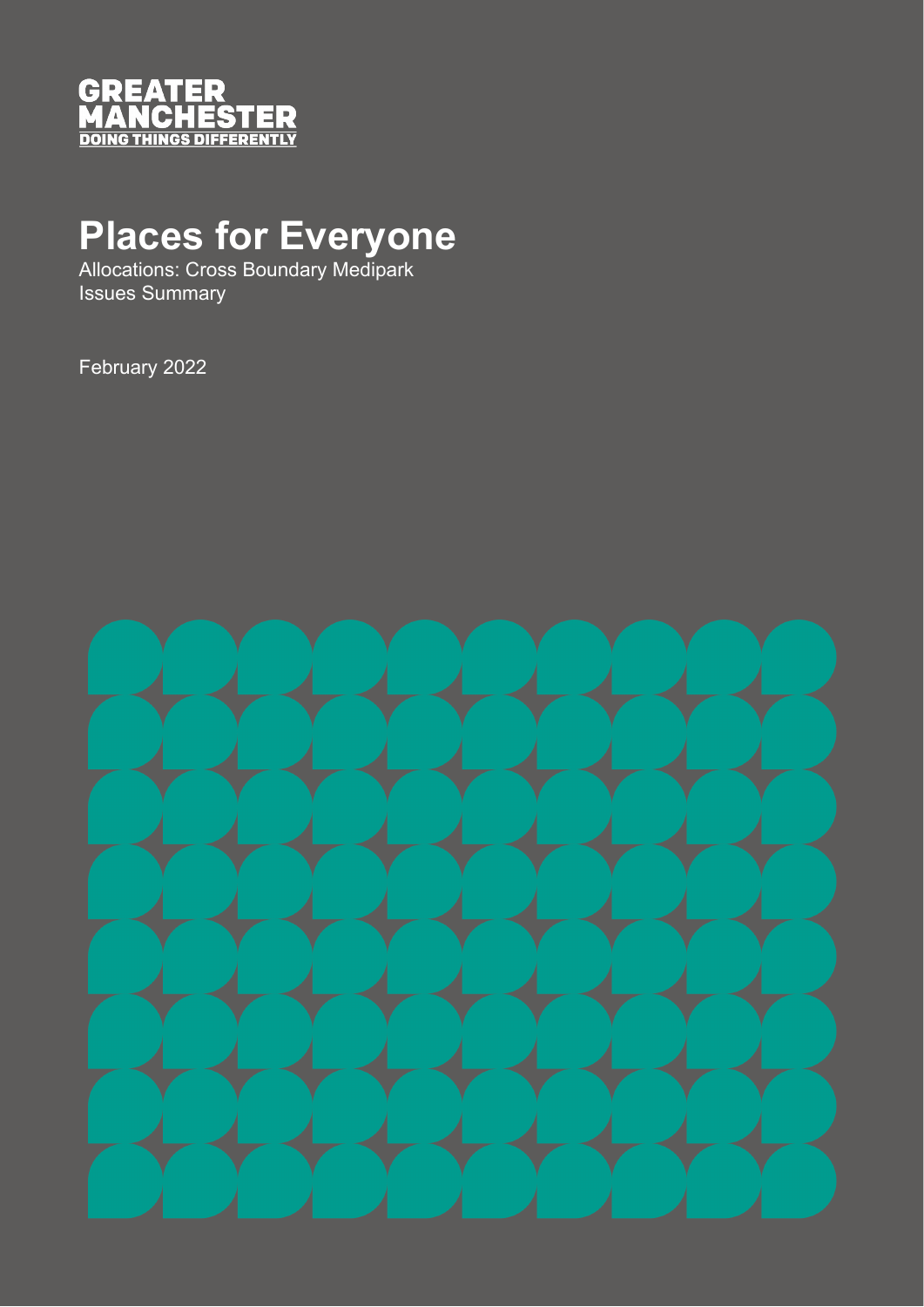## **Chapter 11 - Strategic Cross Boundary Allocations**

A summary of the main issues raised in relation to the policies within PfE 2021 Chapter 11 and the relevant respondents to PfE 2021 is set out below.

## **Policy GM Allocation 3.1: Roundthorn Medipark Extension**

| <b>Row</b> | Summary of main issues raised to PfE2021                                   | Summary response to main issues raised to PfE2021              | <b>Respondent name(s)</b>  |
|------------|----------------------------------------------------------------------------|----------------------------------------------------------------|----------------------------|
|            | Principle/Scale of Development                                             |                                                                |                            |
| JPA3.1.1   | Policy considered to be sound (no specific comments submitted)             | <b>Support Noted</b>                                           | Stephen Kershaw            |
|            |                                                                            |                                                                | <b>James Clark</b>         |
|            |                                                                            |                                                                | <b>Terence Kelly</b>       |
|            |                                                                            |                                                                | Joe Heys                   |
|            |                                                                            |                                                                | <b>Adam Birds</b>          |
|            |                                                                            |                                                                | George Clancy              |
|            |                                                                            |                                                                | Elena Toader               |
| JPA3.1.2   | Policy considered to be unsound (no specific comments submitted)           | Noted                                                          | Jonathan Wigman            |
|            |                                                                            |                                                                | <b>Mary Sharkey</b>        |
|            |                                                                            |                                                                | <b>Carol Mole</b>          |
|            |                                                                            |                                                                | <b>Rob Shield</b>          |
|            |                                                                            |                                                                | <b>Janet Alldred</b>       |
| JPA3.1.3   | There are existing empty units nearby and therefore no need for additional | No change is considered necessary. The level of office         | <b>Tracy Raftery</b>       |
|            | office space.                                                              | development proposed in the Plan is considered consistent with | David Brownhill            |
|            |                                                                            | the sustainable location of the core growth area and the wider |                            |
|            |                                                                            | evidence base, in particular the Employment Land Needs in      |                            |
|            |                                                                            | Greater Manchester [05.01.02] and COVID-19 and Places for      |                            |
|            |                                                                            | Everyone Growth Options [05.01.03]                             |                            |
| JPA3.1.4   | The proposals would lead to over-development of the area.                  | No change is considered necessary. The level of office         | <b>Susan Theodossiadis</b> |
|            |                                                                            | development proposed in the Plan is considered consistent with |                            |
|            |                                                                            | the sustainable location of the core growth area and the wider |                            |
|            |                                                                            | evidence base, in particular the Employment Land Needs in      |                            |
|            |                                                                            | Greater Manchester [05.01.02] and COVID-19 and Places for      |                            |
|            |                                                                            | Everyone Growth Options [05.01.03]                             |                            |
|            | <b>Green Belt</b>                                                          |                                                                |                            |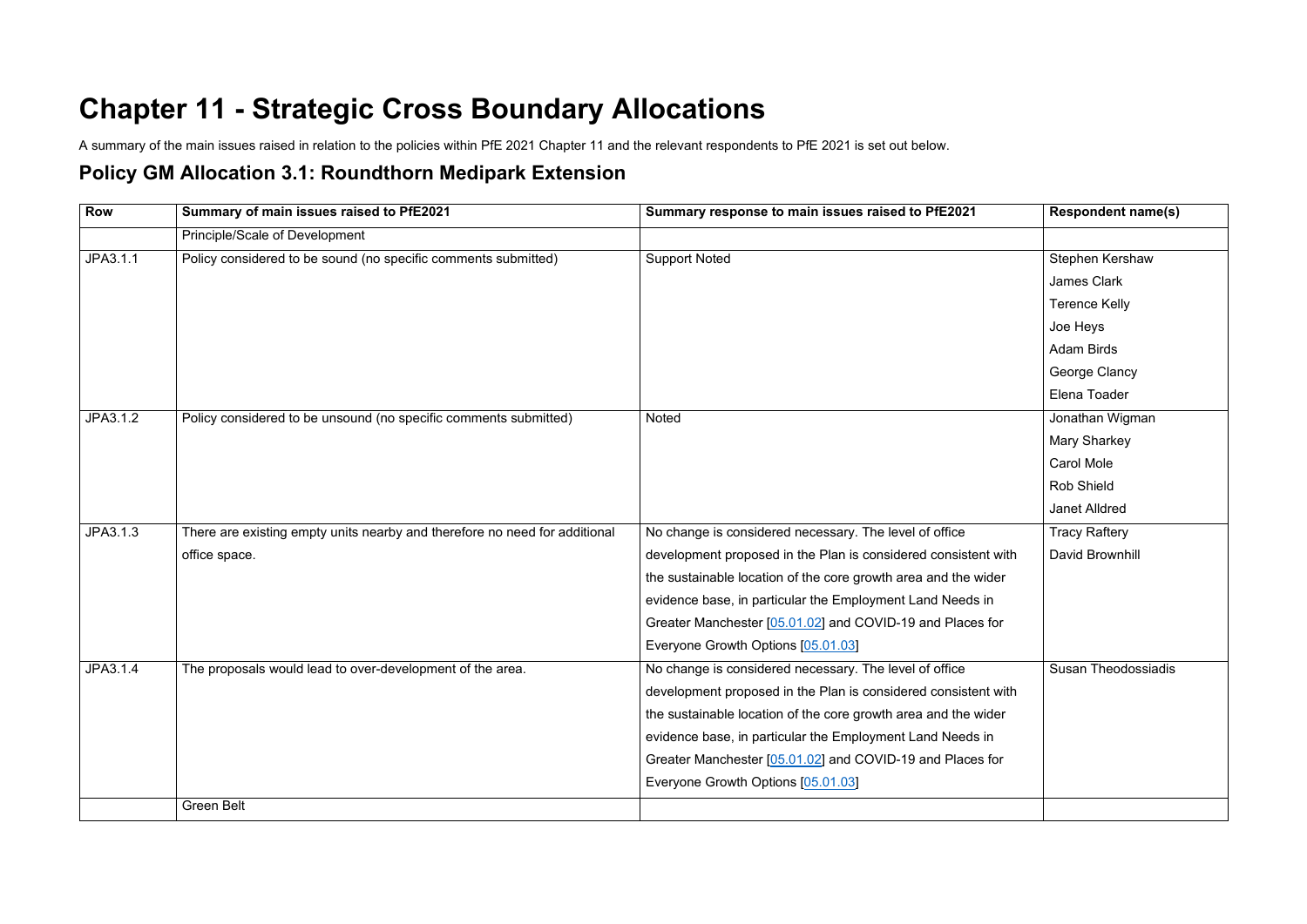| <b>Row</b> | Summary of main issues raised to PfE2021                                     | Summary response to main issues raised to PfE2021                   | <b>Respondent name(s)</b> |
|------------|------------------------------------------------------------------------------|---------------------------------------------------------------------|---------------------------|
| JPA3.1.5   | There is a need to retain Green Belt to prevent urban sprawl and to keep     | The PfE Plan sets out a very clear preference of using previously   | <b>CPRE</b>               |
|            | separation from the Airport.                                                 | developed (brownfield) land and vacant buildings to meet            |                           |
|            |                                                                              | development needs in line with NPPF. However, given the scale of    |                           |
|            |                                                                              | development required to meet the objectives of the Plan, a limited  |                           |
|            |                                                                              | amount of development is identified on land outside of the urban    |                           |
|            |                                                                              | area on greenfield and/or Green Belt land. The details of the       |                           |
|            |                                                                              | employment land needs and supply can be found in the                |                           |
|            |                                                                              | Employment Topic Paper [05.01.04. Further details in relation to    |                           |
|            |                                                                              | the strategic case for releasing Green Belt can be found in the     |                           |
|            |                                                                              | Green Belt Topic Paper [07.01.25] and in section 14 of the JPA3.1   |                           |
|            |                                                                              | Medipark Allocation Topic Paper (10.01.57).                         |                           |
|            |                                                                              |                                                                     |                           |
| JPA3.1.6   | No exceptional circumstances have been demonstrated for the proposals.       | The PfE Plan sets out a very clear preference of using previously   | <b>Matthew Oxley</b>      |
|            |                                                                              | developed (brownfield) land and vacant buildings to meet            | Julia Simpson             |
|            |                                                                              | development needs in line with NPPF. However, given the scale of    | <b>Tracy Raftery</b>      |
|            |                                                                              | development required to meet the objectives of the Plan, a limited  | David Brownhill           |
|            |                                                                              | amount of development is identified on land outside of the urban    | Ann Guifoyle              |
|            |                                                                              | area on greenfield and/or Green Belt land. The details of the       | Paul Roebuck              |
|            |                                                                              | employment land needs and supply can be found in the                |                           |
|            |                                                                              | Employment Topic Paper [05.01.04. Further details in relation to    |                           |
|            |                                                                              | the strategic case for releasing Green Belt can be found in the     |                           |
|            |                                                                              | Green Belt Topic Paper [07.01.25] and in section 14 of the JPA3.1   |                           |
|            |                                                                              | Medipark Allocation Topic Paper (10.01.57).                         |                           |
|            |                                                                              |                                                                     |                           |
|            | Transport                                                                    |                                                                     |                           |
| JPA3.1.7   | Additional development would lead to excessive traffic and congestion in the | The policy includes in clauses 5,6 and 7 requirements for transport | Julia Simpson             |
|            | area.                                                                        | mitigation that address the concerns raised. The transport analysis |                           |
|            |                                                                              | in the Transport Locality Assessment - Manchester $(09.01.10)$ has  |                           |
|            |                                                                              | considered the transport impacts of the proposed allocation and     |                           |
|            |                                                                              | suitable mitigation has been identified in section 13 of the        |                           |
|            |                                                                              | assessment.                                                         |                           |
|            |                                                                              |                                                                     |                           |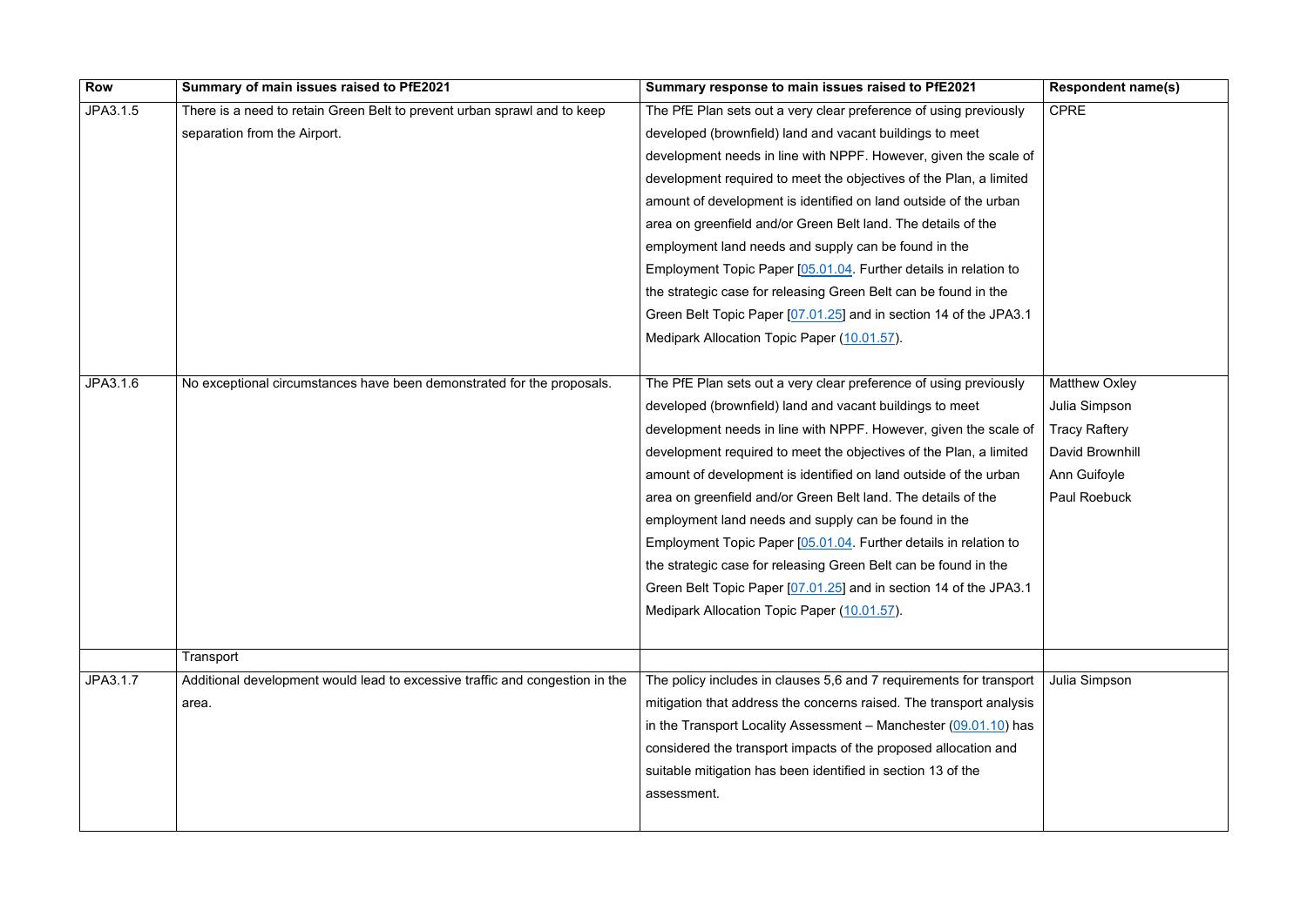| <b>Row</b> | Summary of main issues raised to PfE2021                                       | Summary response to main issues raised to PfE2021                      | <b>Respondent name(s)</b> |
|------------|--------------------------------------------------------------------------------|------------------------------------------------------------------------|---------------------------|
| JPA3.1.8   | The transport evidence underpinning this allocation is incomplete and does     | The Transport Locality Assessment - Manchester (09.01.10)              | <b>National Highways</b>  |
|            | not identify in sufficient detail, the nature, scale and timing of the         | provides detailed information on the nature, scale and timing of       |                           |
|            | infrastructure requirements at the SRN; or what future assessments and         | infrastructure requirements at the SRN.                                |                           |
|            | studies that will be required to determine any such infrastructure             | With respect to future assessments, the report states that all sites   |                           |
|            | requirements                                                                   | associated with the allocations will be expected to prepare a          |                           |
|            |                                                                                | Transport Assessment as part of a planning application to develop      |                           |
|            |                                                                                | final, rather than indicative proposals, which mitigate the impact of  |                           |
|            |                                                                                | the site. The full scope of the Transport Assessments will be          |                           |
|            |                                                                                | determined by the Local Planning Authority (in consultation with       |                           |
|            |                                                                                | the Local Highway Authority and National Highways) on a site-by-       |                           |
|            |                                                                                | site basis, depending on the nature, scale and timing of the           |                           |
|            |                                                                                | application, in accordance with the NPPF.                              |                           |
|            |                                                                                | In addition, the Local Authorities and TfGM have a clear policy        |                           |
|            |                                                                                | direction and major programme of investment in sustainable             |                           |
|            |                                                                                | transport which is expected to transform travel patterns in GM and     |                           |
|            |                                                                                | help achieve our "Right Mix" vision of no net increase in motor-       |                           |
|            |                                                                                | vehicle traffic by 2040. Our transport strategy is set out in 09.01.01 |                           |
|            |                                                                                | GM Transport Strategy 2040 and 09.01.02 GM Transport Strategy          |                           |
|            |                                                                                | Our Five Year Delivery Plan 2021-2026. We are also working             |                           |
|            |                                                                                | alongside National Highways to prepare a further piece of work         |                           |
|            |                                                                                | examining a "policy-off/worst-case" impact on the SRN to help          |                           |
|            |                                                                                | address National Highways remaining concerns.                          |                           |
|            | Environment (Green Infrastructure, Biodiversity and Open Space)                |                                                                        |                           |
| JPA3.1.9   | The proposals would have a harmful impact on nature:                           | The policy for the allocation incorporates wording that aligns with    | <b>Tracy Raftery</b>      |
|            | No specific ecological surveys or ecological appraisal has been undertaken     | the mitigation suggested in the Integrated Appraisal - Main Report     | Save Greater Manchester's |
|            | on the site. No specific mention of biodiversity constraints.                  | $(02.01.02)$ . Moreover, Policy JP – G9 in the plan picks up on        | <b>Green Belt</b>         |
|            |                                                                                | biodiversity net gain.                                                 | The Wildlife Trusts       |
|            | Ecological mitigation/compensation must lead to a 10% uplift in biodiversity   |                                                                        | <b>CPRE</b>               |
|            | value. Without detailed surveys on the current existing biodiversity interest, |                                                                        |                           |
|            | mitigation and compensation plans may well lead to inappropriate planting      |                                                                        |                           |
|            | and landscaping schemes.                                                       |                                                                        |                           |
|            |                                                                                |                                                                        |                           |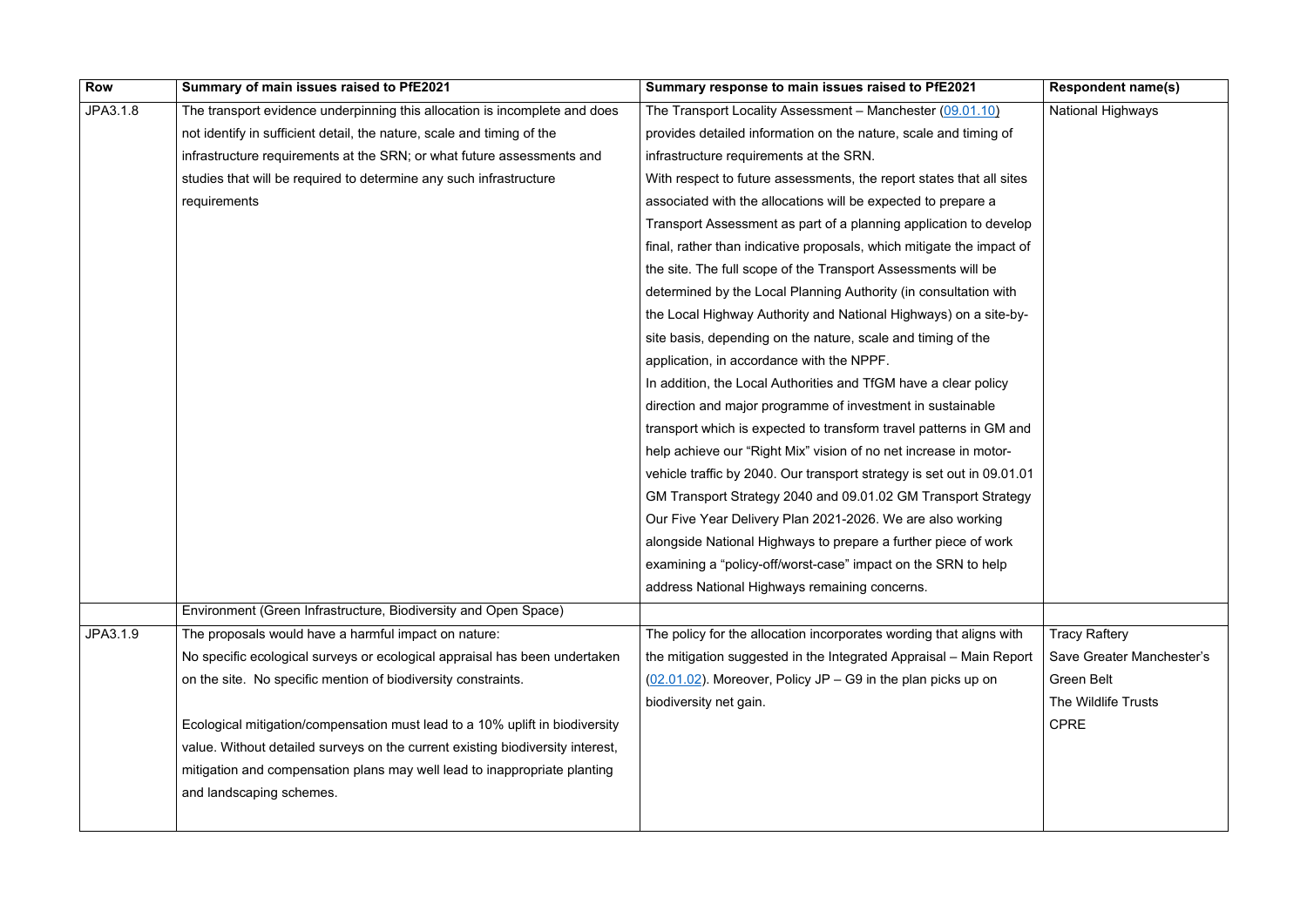| <b>Row</b> | Summary of main issues raised to PfE2021                                        | Summary response to main issues raised to PfE2021                    | <b>Respondent name(s)</b>         |
|------------|---------------------------------------------------------------------------------|----------------------------------------------------------------------|-----------------------------------|
|            |                                                                                 |                                                                      |                                   |
|            | The cumulative effect of the adjacent development at Timperley Wedge must       |                                                                      |                                   |
|            | also be taken into account on the biodiversity of the area.                     |                                                                      |                                   |
| JPA3.1.10  | The area could be important for Lapwing. If surveys indicate that this S41      | Further work on developing proposals for the site will include       | The Wildlife Trusts               |
|            | species is found within the site, mitigation and compensation must be aimed     | additional specific surveys and appropriate mitigation will be       | <b>CPRE</b>                       |
|            | at retaining and enhancing the area for this species.                           | required if surveys do identify the site as important for Lapwings.  |                                   |
| JPA3.1.11  | Any development of the site requires high quality natural landscaping,          | The policy identifies at clause 9 the need to deliver high quality   | The Wildlife Trusts               |
|            | including the provision of appropriate native species. This should be           | natural landscaping, including the provision of native species,      |                                   |
|            | delivered adjoining the Fairywell Brook to help to mitigate flood risk, improve | adjoining the brook to help mitigate flood risk and promote          |                                   |
|            | ecological connectivity, and promote biodiversity.                              | biodiversity and green infrastructure.                               |                                   |
|            | Flood Risk and Drainage                                                         |                                                                      |                                   |
| JPA3.1.12  | There is potential flood risk in the proposed allocation area.                  | The GM SFRA Level 1 Appendix C - Development Sites                   | David Brownhill                   |
|            |                                                                                 | Assessments Summary Reports (04.02.13) and the accompanying          | Save Greater Manchester's         |
|            |                                                                                 | spreadsheet - GM SFRA Level 1 Appendix B Sites Assessment            | <b>Green Belt</b>                 |
|            |                                                                                 | Part 2.xlsx (04.02.12) identify that the site falls within Strategic |                                   |
|            |                                                                                 | Recommendation C - consider site layout and design around the        |                                   |
|            |                                                                                 | identified flood risk if site passes Sequential Test, as part of a   |                                   |
|            |                                                                                 | detailed FRA or drainage strategy.                                   |                                   |
|            |                                                                                 |                                                                      |                                   |
| JPA3.1.13  | Sustainable Urban Drainage Systems (SUDS) should be required; foul and          | Water efficiency measures in new developments will be a matter       | <b>United Utilities</b>           |
|            | surface water drainage needs to be addressed; Non-domestic buildings will       | for district local plans to determine. This approach is considered   |                                   |
|            | be expected to incorporate water saving measures and equipment in               | consistent with the NPPF, particularly paragraph 28 which confirms   |                                   |
|            | accordance with the requirements of BREEAM or any other best practice           | that it is for local planning authorities 'to set out more detailed  |                                   |
|            | targets as appropriate.                                                         | policies for specific areas, neighbourhoods or types of              |                                   |
|            |                                                                                 | development'. Therefore, no change to the plan is considered as      |                                   |
|            |                                                                                 | necessary.                                                           |                                   |
|            | <b>Other Comments</b>                                                           |                                                                      |                                   |
| JPA3.1.14  | Use of 2014 ONS data queried noting should use 2018 ONS data and impact         | Comment not relevant to the content of the allocation policy. Matter | <b>Matthew Oxley</b>              |
|            | of Covid working patterns.                                                      | addressed elsewhere.                                                 | Julia Simpson                     |
| JPA3.1.15  | Should be considered alongside Timperley Wedge:                                 | The policy is already presented alongside the Timperley Wedge        | <b>Greater Manchester Housing</b> |
|            | Joint development potential                                                     | policy in the plan.                                                  | Providers                         |
|            | Impact on nature/biodiversity/wildlife                                          |                                                                      |                                   |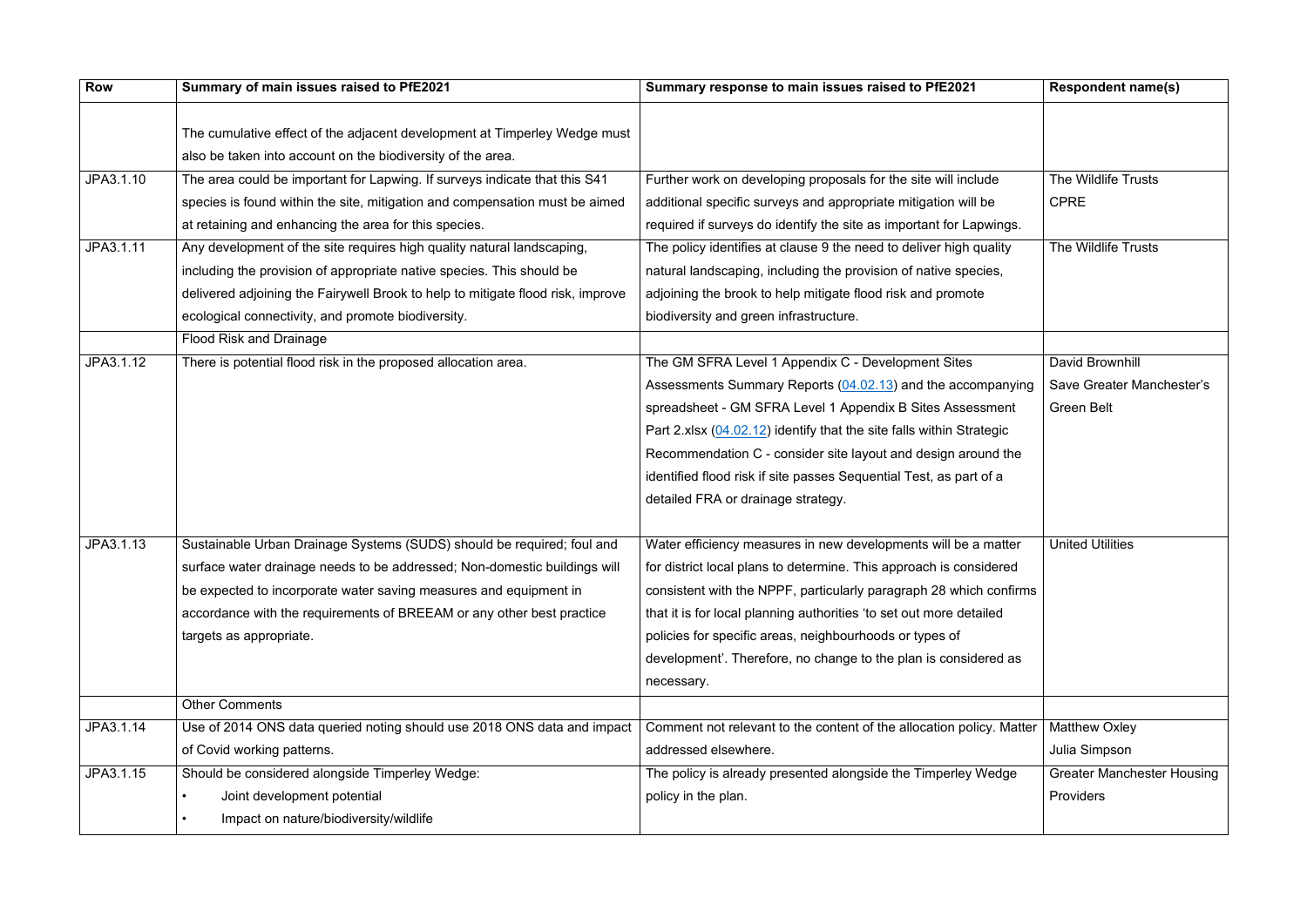| <b>Row</b> | Summary of main issues raised to PfE2021                                      | Summary response to main issues raised to PfE2021                      | <b>Respondent name(s)</b> |
|------------|-------------------------------------------------------------------------------|------------------------------------------------------------------------|---------------------------|
|            |                                                                               |                                                                        | <b>Royal London Asset</b> |
|            |                                                                               |                                                                        | Management                |
|            |                                                                               |                                                                        | <b>CPRE</b>               |
| JPA3.1.16  | Questions whether the plan is legally sound – plan is significantly different | Comment not relevant to the content of the allocation policy. Matter   | <b>Matthew Oxley</b>      |
|            | between GMSF and PfE.                                                         | addressed elsewhere.                                                   |                           |
| JPA3.1.17  | Little detail on infrastructure and how it will be paid for.                  | A number of policies in the Plan provide a sufficient policy           | <b>Matthew Oxley</b>      |
|            |                                                                               | framework to address this matter, such as Policies, JP-G6, JP-P1       |                           |
|            |                                                                               | and JP- D2 which states that new development must be supported         |                           |
|            |                                                                               | by the necessary infrastructure, including where appropriate green     |                           |
|            |                                                                               | spaces, schools and medical facilities. The Plan needs to be read      |                           |
|            |                                                                               | as a whole, therefore no change is considered necessary.               |                           |
| JPA3.1.18  | Poor public consultation processes.                                           | Comment not relevant to the content of the allocation policy. Matter   | <b>Matthew Oxley</b>      |
|            |                                                                               | addressed elsewhere.                                                   | Julia Simpson             |
|            |                                                                               |                                                                        | David Brownhill           |
| JPA3.1.19  | Site selection process opaque with no explanation as to why some sites in     | The Site Selection Background Paper (03.04.01) identifies that         | <b>Matthew Oxley</b>      |
|            | the call for sites were not selected.                                         | Medipark meets criteria 2, 5 and 6. The Background Paper sets          |                           |
|            |                                                                               | out the steps undertaken to identify and consider sites.               |                           |
|            |                                                                               |                                                                        |                           |
| JPA3.1.20  | No evidence of how duty to cooperate has been fulfilled                       | Comment not relevant to the content of the allocation policy. Matter   | <b>Matthew Oxley</b>      |
|            |                                                                               | addressed elsewhere.                                                   |                           |
| JPA3.1.21  | Remove clauses 2 and 6 as they will promote development at Timperley          | No change is considered necessary. The policy clauses are              | Jeremy Williams           |
|            | Wedge which is opposed.                                                       | necessary to ensure key transport infrastructure is planned for and    |                           |
|            |                                                                               | enable a complementary development to that proposed at                 |                           |
|            |                                                                               | <b>Timperley Wedge</b>                                                 |                           |
|            | Heritage                                                                      |                                                                        |                           |
| JPA3.1.22  | Proposals would be harmful to the historic environment/archaeology:           | No change is considered necessary. The policy, at clause 8, refers     | David Brownhill           |
|            | Most of the allocation is of 'high archeological sensitivity'                 | to the need to incorporate suitable site mitigation to account for the | Save Greater Manchester's |
|            |                                                                               | historic landscape features within the site.                           | <b>Green Belt</b>         |
|            | Listed buildings on site                                                      |                                                                        | <b>Historic England</b>   |
|            | Policy wording does not refer to heritage assessment                          |                                                                        |                           |